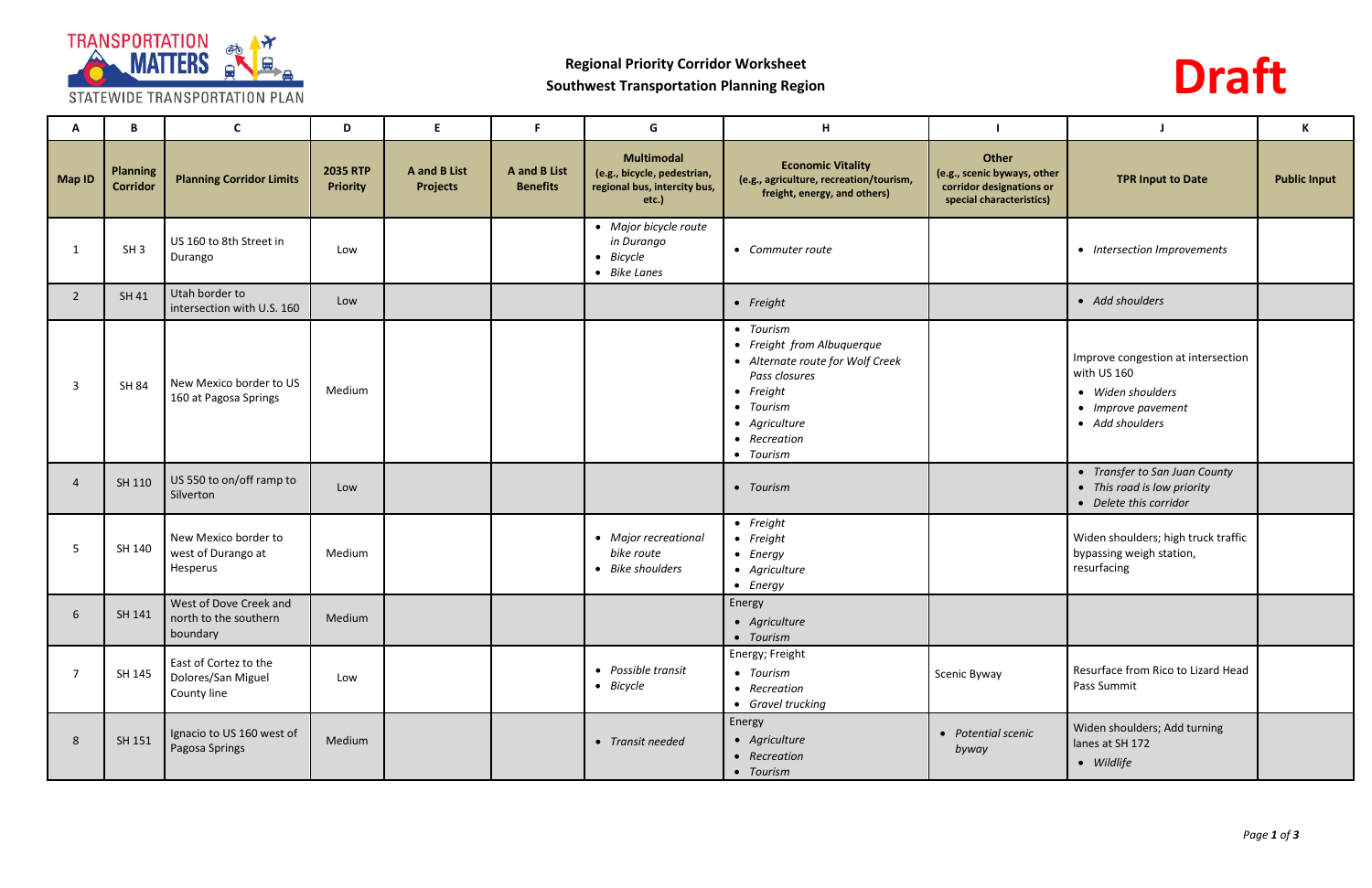

### STATEWIDE TRANSPORTATION PLAN

# **Regional Priority Corridor Worksheet Southwest Transportation Planning Region**

# **Draft**

| A             | B                                  | $\mathsf{C}$                                               | D                                  | E                                                                                                                                   | F.                                             | G                                                                                         | H                                                                                                                                                                                                                                                              |                                                                                                                                 |                                                                                                                                                                                                                                                                                                                                                                                                                                                                                                                                                                                                                                                                                          | K                   |
|---------------|------------------------------------|------------------------------------------------------------|------------------------------------|-------------------------------------------------------------------------------------------------------------------------------------|------------------------------------------------|-------------------------------------------------------------------------------------------|----------------------------------------------------------------------------------------------------------------------------------------------------------------------------------------------------------------------------------------------------------------|---------------------------------------------------------------------------------------------------------------------------------|------------------------------------------------------------------------------------------------------------------------------------------------------------------------------------------------------------------------------------------------------------------------------------------------------------------------------------------------------------------------------------------------------------------------------------------------------------------------------------------------------------------------------------------------------------------------------------------------------------------------------------------------------------------------------------------|---------------------|
| <b>Map ID</b> | <b>Planning</b><br><b>Corridor</b> | <b>Planning Corridor Limits</b>                            | <b>2035 RTP</b><br><b>Priority</b> | <b>A</b> and <b>B</b> List<br><b>Projects</b>                                                                                       | <b>A</b> and <b>B</b> List<br><b>Benefits</b>  | <b>Multimodal</b><br>(e.g., bicycle, pedestrian,<br>regional bus, intercity bus,<br>etc.) | <b>Economic Vitality</b><br>(e.g., agriculture, recreation/tourism,<br>freight, energy, and others)                                                                                                                                                            | Other<br>(e.g., scenic byways, other<br>corridor designations or<br>special characteristics)                                    | <b>TPR Input to Date</b>                                                                                                                                                                                                                                                                                                                                                                                                                                                                                                                                                                                                                                                                 | <b>Public Input</b> |
| 9             | <b>US 160</b>                      | Four Corners to<br>Archuleta/Mineral County<br>line        | High                               | Add passing lanes<br>- Bayfield to<br>Durango, Improve<br>Intersections -<br>Aspen Springs,<br>Complete<br>interchange at US<br>550 | Safety,<br>Economic<br>Vitality,<br>Operations | • Major bike route<br>• Transit needed<br>• Regional Bus                                  | Energy<br>• Tourism<br>$\bullet$ Freight<br>• Freight transport<br>• Tourism<br>• Recreation<br>• Commuter traffic<br>• Tourism<br>$\bullet$ Freight<br>• Tourism (Mesa Verde)<br>• Commute<br>• Agriculture<br>• Recreation<br>• Tourism<br>$\bullet$ Freight | Scenic Byway<br>• Chimney Rock<br>designated as<br><b>National Monument</b><br>• Native culture<br>• Public Lands<br>• Wildlife | Realign intersection at US 160B,<br>Add bike path from Bayfield to<br>Durango and from Cortez to Mesa<br>Verde; Straighten curve at MP 143;<br>expand San Juan River bridge;<br>Expand frontage roads in Pagosa<br>Springs; Improve pavement from<br>Durango to Cortez; Improve bike<br>and ped facilities at Farmington Hill<br>and at US 550; Improve pavement<br>from US 491 to NM; intersection<br>improvements at City Market in<br>Pagosa Springs; Widen shoulders<br>from Bayfield to Pagosa.<br>• Town to Lakes bike trails in<br>Pagosa Springs<br>• Aspen Springs area needs road<br>safety and widening<br>• Shoulders<br>• Wildlife<br>• Add bike paths in Pagosa<br>Springs |                     |
| 10            | SH 172                             | New Mexico line north to<br>U.S. 160                       | High                               | Add passing lanes<br>- Elmore's to<br>Ignacio                                                                                       | Safety,<br>Operations &<br>Capacity            | <b>Regional Bus</b><br>• Regional Bus needed                                              | • Energy<br>• Agriculture<br>• Commuter traffic<br>• Tourism<br>$\bullet$ Energy<br>• Freight<br>• Commuter<br>• Tourism<br>$\bullet$ Energy<br>• Recreation<br>• Tourism<br>• Freight                                                                         | • Potential scenic<br>byway with SH-151                                                                                         | Improve intersection at SH 151;<br>(Ramp Project)<br>Relocate intersection at CR 309<br>• Animal impacts                                                                                                                                                                                                                                                                                                                                                                                                                                                                                                                                                                                 |                     |
| 11            | SH 184                             | State Highway connecting<br>Mancos to Dolores and SH<br>49 | Low                                |                                                                                                                                     |                                                | • Bicycle<br>• Bicycle                                                                    | • Commuter traffic<br>• Lumber transportation<br>• Recreation<br>• Agriculture                                                                                                                                                                                 | • Possible byway<br>• Major Access to<br><b>Public Lands</b>                                                                    | Resurface and add wildlife fencing<br>• Wildlife fencing<br>• Need shoulders for bikes                                                                                                                                                                                                                                                                                                                                                                                                                                                                                                                                                                                                   |                     |